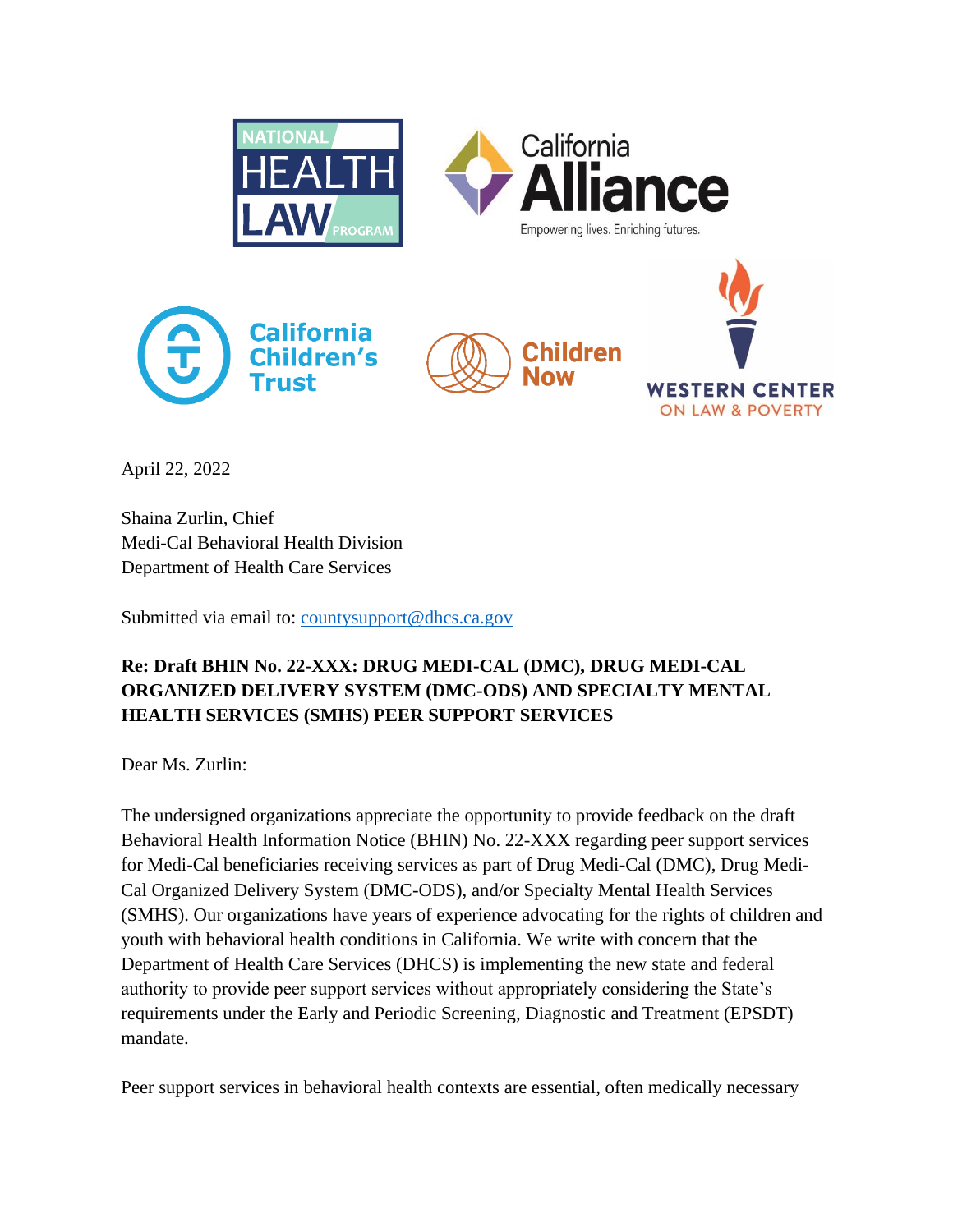services, that are instrumental in the treatment of mental health conditions and substance use disorders (MH/SUD). Children and youth are not excepted from this reality; in fact, peer support services, including family peer support, have been widely accepted as essential components in the course of treatment for children and youth with MH/SUD conditions. For this reason, we are concerned to see the draft BHIN's disregard of California's (and counties') responsibility to make available peer support services for all Medi-Cal beneficiaries under 21 when the services are medically necessary under the EPSDT benefit. For Medi-Cal eligible children and youth under age 21, this is not an option for counites as the draft BHIN indicates.

EPSDT requires California to make available all coverable services necessary to correct or ameliorate a child's MH/SUD condition even if the State does not to provide coverage for the service through its Medicaid state plan.<sup>1</sup> This means that all SMHS covered by Medi-Cal, including ones that are "optional" for adults, must be provided to all children under age 21, when necessary. California now specifically incorporates the EPSDT medical necessity standard into state law and DHCS has clearly and correctly described these legal obligations in its recent state guidance concerning SMHS medically necessity and coverage requirements. <sup>2</sup>

While we understand that SB 803 and approval from the Centers for Medicare and Medicaid Services (CMS) allow counties to opt-in to provide peer support services, this new language does not alter the State's and counties' responsibility to provide peer support services when those services are medically necessary to correct or ameliorate behavioral health conditions in beneficiaries under 21. In fact, counties were already reimbursing members of the peer workforce through Medi-Cal outside of the new peer support service and, in so doing, presumably complying with provision of peer support under EPSDT through these existing policies and claiming practices.

This draft BHIN fails to remind counties of these obligations as it emphasizes only the optional nature of the peer support services and indicates that the service will only be available in counties that decide to opt in to provide the benefit. Nowhere in the draft BHIN does DHCS make a distinction between adult beneficiaries and individuals under 21 or clarify that peer support services will be optional, except when mandated under the EPSDT for a child or youth under age 21, as required. We request that this clarification be added to the final BHIN.

Specifically, the notice should include the following language from DHCS' BHIN 21-073, which states: *For individuals under 21 years of age, a service is "medically necessary" or a "medical necessity" if the service meets the standards set forth in Section 1396d(r)(5) of Title* 

 $142$  U.S.C. § 1396d(a)(4)(B).

<sup>&</sup>lt;sup>2</sup> Cal. Wel. & Inst. Code § 14059.5; 14184.402; DHCS BHIN 21-073 (Criteria for beneficiary access to Specialty Mental Health Services (SMHS), medical necessity and other coverage requirements), December 10, 2021, available at: https://www.dhcs.ca.gov/Documents/BHIN-21-073-Criteria-for-Beneficiary-to-Specialty-MHS-Medical-Necessity-and-Other-Coverage-Req.pdf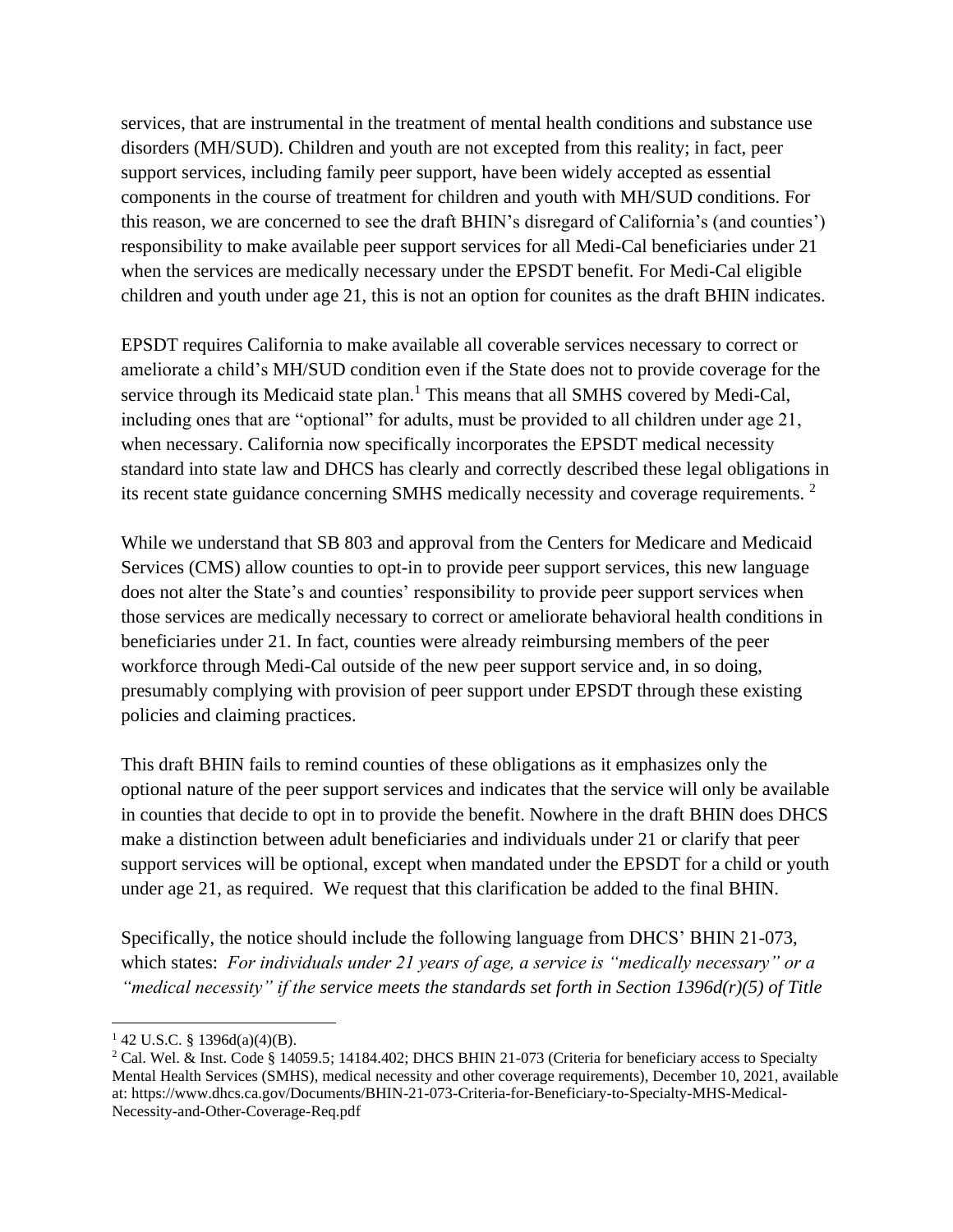*42 of the United States Code. This section requires provision of all Medicaid-coverable services necessary to correct or ameliorate a mental illness or condition discovered by a screening service, whether or not such services are covered under the State Plan.* The draft should also make clear that existing peer support services otherwise covered as SMHS for children and youth under age 21 can continue to be provided and are not required to meet the specific "Peer Support Specialist Certification" standards.

The above clarifications will not only eliminate confusion among counties that may now incorrectly assume that the all peer support services are optional in all circumstances, but also ensure all county MH/SUD policies and practices comply with EPSDT requirements to cover peer support services for children and youth when medically necessary.

We urge DHCS to correct the draft BHIN by taking the following actions:

- **Clarify upfront in the BHIN and the optional peer support services only applies to Medi-Cal beneficiaries 21 or over.** Because in practice beneficiaries under 21 are always subject to the EPSDT medical necessity criteria and counties must provide peer support services for this population when medically necessary, clarifying the language of the current draft BHIN as to adults would not contradict SB 803 and subsequent SPA language. On the contrary, doing so would be a permissible action taken by the state to protect the EPSDT rights of children and youth in Medi-Cal.
- **Add a section in the draft BHIN explaining that the new optional peer support service does not override counties' responsibilities under EPSDT.** Because of the confusion this draft BHIN and other communications have created, the BHIN should explicitly indicate that counties continue to be responsible for provision of peer support services for children and youth when the services are necessary to correct or ameliorate a MH/SUD condition and that those obligations are not altered or changed by SB 803 or this BHIN. See the language provided above in the letter.
- **Provide a reminder or FAQ for counties on their responsibility to provide peer support services under EPSDT, when necessary for any Medi-Cal eligible child or youth under age 21.** In addition to clarifying the current draft BHIN, DHCS should remind all county MHPs and Drug Medi-Cal programs (including DMC-ODS) of how the existing EPSDT mandate interacts with this new "optional" peer support services. This written reminder should explain the medical necessity criteria that applies to children and youth and make a clear distinction between services under EPSDT and the optional peer support services for adults. We are happy to assist in the development of the new reminder or FAQ on peer support services and EPSDT.

## **Conclusion**

Without clear instructions from DHCS, the draft BHIN may lead to denials of peer support